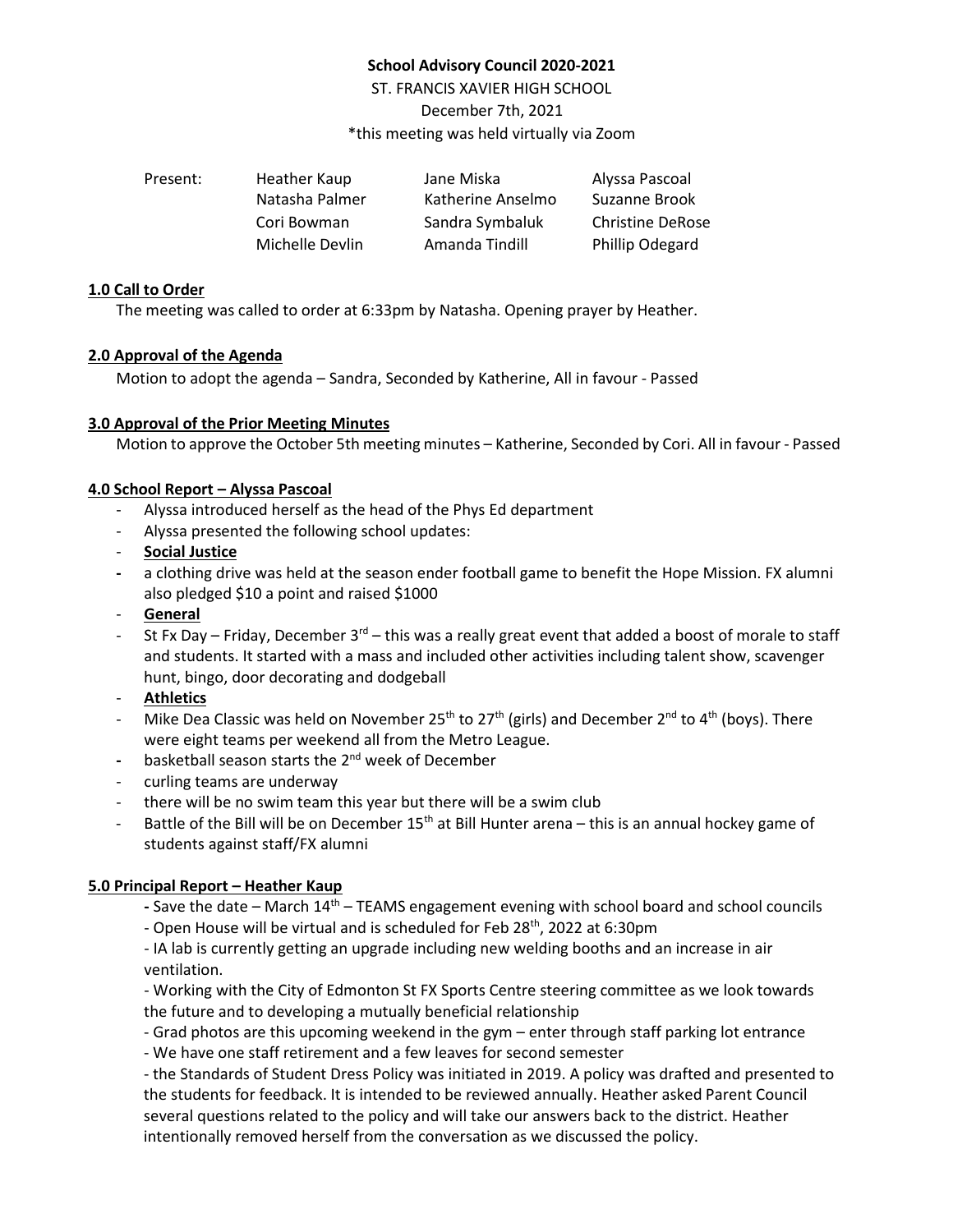Next meeting is on February 1st at 6:30pm **Meeting adjourned at 7:31pm by Natasha Palmer Meeting minutes prepared by Jane Miska**

**Parent Teacher Association 2020-2021** ST. FRANCIS XAVIER HIGH SCHOOL December 7th, 2021